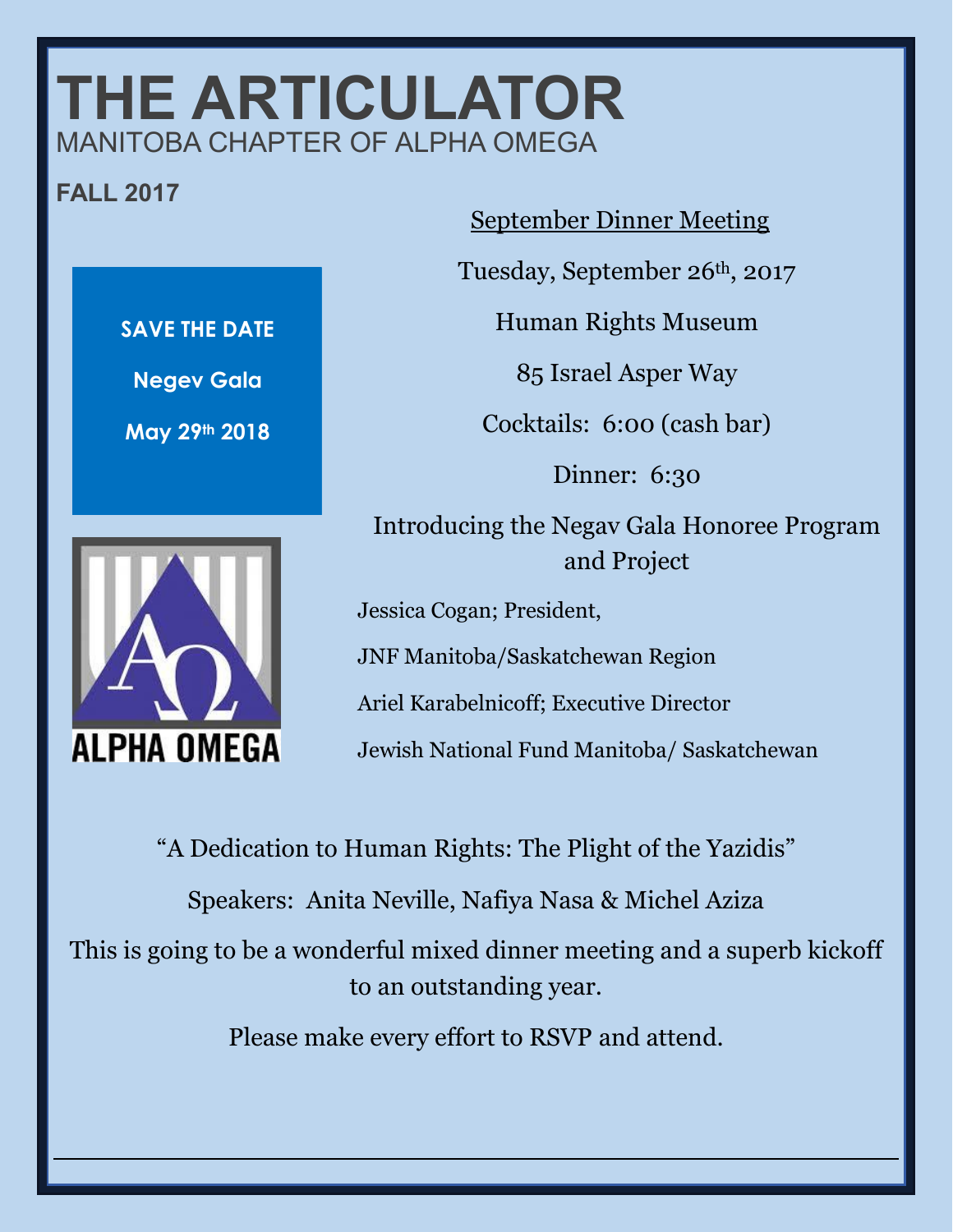\*Please note: This year's dues will include \$100 for the Gold Plate dinner. Kindly forward your dues payable to Alpha Omega Fraternity to: Gary Hyman 560-500 Portage Avenue Winnipeg, Manitoba R3C 3X1

Or go online at<http://alphaomegamanitoba.ca/membership/renew-membership/>

52nd Annual Memorial Lecture

Saturday, December 2nd, 2017

The Manitoba Chapter of Alpha Omega Fraternity &



*proudly presents:*

Dr. Gary Glassman, DDS, FRCD

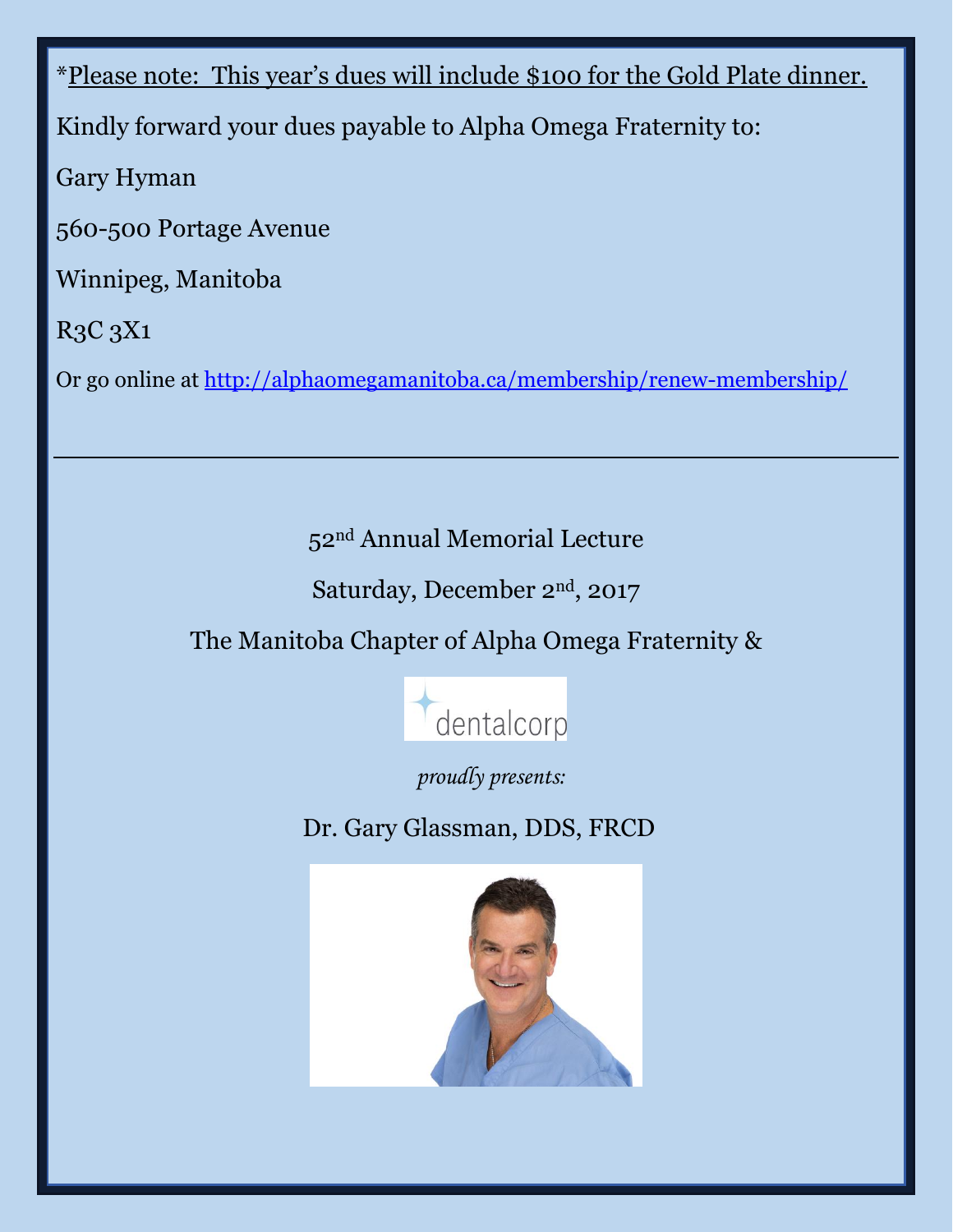*Creating Endodontic Predictability: New & Exciting Standards in Endodontic Treatment*

*Breakfast hosted by: Crosstown Dental Lab and Maxident Lunch to be provided by: Alpha Omega Fraternity and dentalcorp* 

Hilton Winnipeg, Airport Suites 1800 Wellington Avenue

There is no lecture fee, but donations to the foundation are most welcome **<http://alphaomegamanitoba.ca/memorial-lecture/dentist-registration/>**

\_\_\_\_\_\_\_\_\_\_\_\_\_\_\_\_\_\_\_\_\_\_\_\_\_\_\_\_\_\_\_\_\_\_\_\_\_\_\_\_\_\_\_\_\_\_\_\_\_\_\_\_\_\_\_\_\_\_\_

MDA Annual Meeting January 26 & 27, 2018 RBC Convention Centre

<https://manitobadentist.ca/registrations/registrationform.cfm>

**\_\_\_\_\_\_\_\_\_\_\_\_\_\_\_\_\_\_\_\_\_\_\_\_\_\_\_\_\_\_\_\_\_\_\_\_\_\_\_\_\_\_\_\_\_\_\_\_\_\_\_\_\_\_\_\_\_\_\_\_**